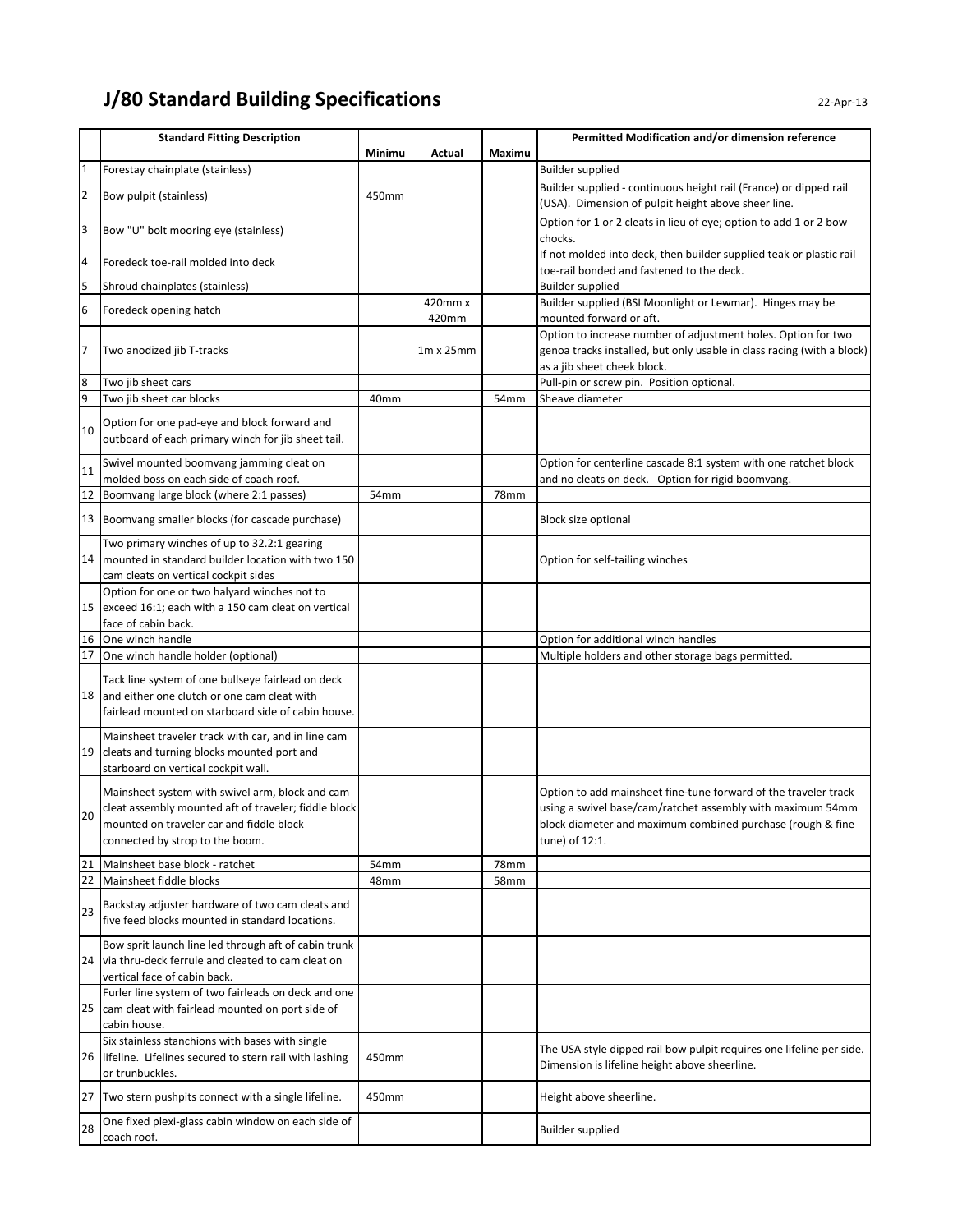| 29 | GRP molded seahood which slides captive under<br>two stainless steel cover plates fastened to the<br>deck.                                                                                                                                                             |                  |      | <b>Builder supplied</b>                                                                                   |
|----|------------------------------------------------------------------------------------------------------------------------------------------------------------------------------------------------------------------------------------------------------------------------|------------------|------|-----------------------------------------------------------------------------------------------------------|
| 30 | One plexiglass companionway dropboard capable<br>of being secured or locked from belowdecks.                                                                                                                                                                           |                  |      | <b>Builder supplied</b>                                                                                   |
| 31 | Two inspection ports (Port and Starboard)<br>mounted in aft area of cockpit.                                                                                                                                                                                           |                  |      | Option to install one additional inspection port in aft of cockpit to<br>access rudder hardware.          |
| 32 | Laminated wood tiller with stainless rudder straps<br>or composite tiller with no straps.                                                                                                                                                                              |                  |      | Builder supplied.                                                                                         |
| 33 | One tiller extension                                                                                                                                                                                                                                                   |                  |      | Option to carry spares                                                                                    |
|    | 34 Stainless rudder gudgeons and pins                                                                                                                                                                                                                                  |                  |      | Builder supplied, but may be replaced with like or heavier.                                               |
|    | Gennaker sheet system with four blocks and two<br>150 cam cleats. Two forward blocks attach to the<br>35   mid-cockpit stanchion bases. The two aft blocks<br>attach either to the welded eyes at pushpit base or<br>U bolts mounted just forward of the pushpit base. |                  |      |                                                                                                           |
|    | 36 Two aft gennaker sheet blocks                                                                                                                                                                                                                                       | 48mm             | 58mm |                                                                                                           |
|    | 37 Two amidships gennaker sheet ratchet blocks                                                                                                                                                                                                                         | 54 <sub>mm</sub> | 78mm |                                                                                                           |
|    | Twing line system for gennaker sheets of one<br>38 fairlead and one cam cleat per side, mounted near<br>amidships near the rail.                                                                                                                                       |                  |      | Optional equipment on USA built boats                                                                     |
| 39 | One cockpit operated manual bilge pump                                                                                                                                                                                                                                 |                  |      | Optional equipment on USA built boats                                                                     |
|    | Masthead tri-color navigation light; OR deck-                                                                                                                                                                                                                          |                  |      |                                                                                                           |
| 40 | mounted bow navigation light and transom or                                                                                                                                                                                                                            |                  |      |                                                                                                           |
|    | pushpit-mounted stern navigation light. Nav lights                                                                                                                                                                                                                     |                  |      |                                                                                                           |
|    | wired to main battery.                                                                                                                                                                                                                                                 |                  |      |                                                                                                           |
| 41 | Two Backstay stainless attachment plates                                                                                                                                                                                                                               |                  |      | <b>Builder supplied</b>                                                                                   |
| 42 | Molded recess in transom on port side for engine                                                                                                                                                                                                                       |                  |      | Protective pad may be added. Fixed outboard bracket of any type                                           |
|    | attachment.<br>43 Molded centerline footrest in cockpit                                                                                                                                                                                                                |                  |      | may be added to the transom.<br>Option to add helmsperson footrest centerline aft of molded<br>footrest.  |
|    |                                                                                                                                                                                                                                                                        |                  |      |                                                                                                           |
|    | <b>SPARS</b>                                                                                                                                                                                                                                                           |                  |      |                                                                                                           |
|    | Mast and boom in anodized light alloy or finished                                                                                                                                                                                                                      |                  |      |                                                                                                           |
| 44 | in Awlgrip (US std prior to 2007)                                                                                                                                                                                                                                      |                  |      | Builder supplied. Spars may be repainted.                                                                 |
|    | 45 Two sets of aluminum spreaders and brackets                                                                                                                                                                                                                         |                  |      | <b>Builder supplied</b>                                                                                   |
|    | 46 Mast wedge to secure mast in place at deck                                                                                                                                                                                                                          |                  |      | Option for non-adjustable mast deck wedges of any material.                                               |
| 47 | Neoprene mast boot                                                                                                                                                                                                                                                     |                  |      | Option for waterproofing of any type around mast at deck.                                                 |
| 48 | Mast base                                                                                                                                                                                                                                                              |                  |      | <b>Builder supplied</b>                                                                                   |
| 49 | Boomvang fitting on mast and boom                                                                                                                                                                                                                                      |                  |      | <b>Builder supplied</b>                                                                                   |
| 50 | Gooseneck fitting on mast and boom                                                                                                                                                                                                                                     |                  |      | <b>Builder supplied</b>                                                                                   |
| 51 | Two stainless padeyes/eye straps (P&S) just above<br>deck level for use as halyard tail keepers.                                                                                                                                                                       |                  |      | Option to attach blocks to run halyards aft.                                                              |
| 52 | Spinnaker halyard 150 cam cleat on starboard side<br>of mast OR one cheek block on deck (outboard of<br>mast) and one cam cleat aft on starboard cabin<br>trunk.                                                                                                       |                  |      |                                                                                                           |
| 53 | Jib halyard cleat - double 150 cam cleats on port<br>side of mast.                                                                                                                                                                                                     |                  |      | Option to remove if jib halyard is led to a halyard winch.                                                |
| 54 | Main halyard cleat - horn cleat on port side of<br>mast.                                                                                                                                                                                                               |                  |      | Option for double 150 cam cleats or one large clam cleat (previous<br>French std)                         |
| 55 | Boom end fittings                                                                                                                                                                                                                                                      |                  |      | Builder supplied. A shackle or strop may be added to the aft end<br>of the boom as a main halyard keeper. |
| 56 | Mainsheet attachment fitting                                                                                                                                                                                                                                           |                  |      | <b>Builder supplied</b>                                                                                   |
|    | 57 Reefing provision                                                                                                                                                                                                                                                   |                  |      | Welded tack hooks may be removed from the front boom fitting                                              |